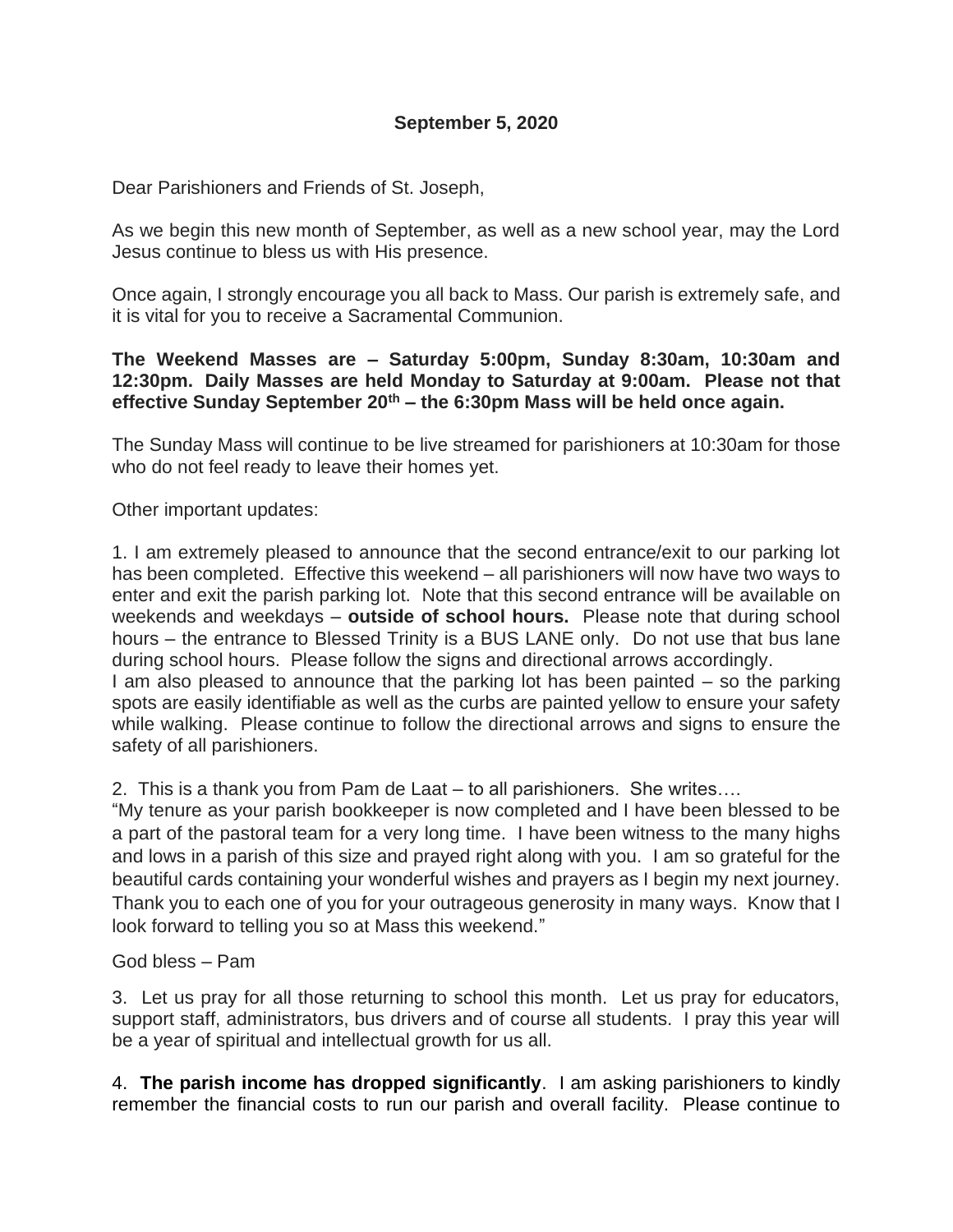support the parish by coming to Mass and dropping off your offering in the boxes at the end of Mass, or if you are watching electronically to drop off the monies in the parish mailbox or via electronic transfer [\(myparishgift@gmail.com\)](mailto:myparishgift@gmail.com). For those who have not contributed since March, please try to do so. I have cut expenses as best I can and rely on your generosity to pay our bills and support the many projects here. **Regular offerings are now down 40% for the month of August**. More information on this will follow next weekend. Thank you for your generosity.

5. **The RCIA (Rite of Christian Initiation of Adults) program for 2020-2021 will begin on Wednesday September 23**. It is geared to those who would like to enter the Catholic Church and receive the Sacraments of God. If you know of someone who might be interested – invite them to come. This is an excellent tool of evangelization – and I rely on the Holy Spirit and each of you to point family members, friends, neighbours, colleagues at work or school – to fall in love with God. This is also a great opportunity for those who have been Catholics their whole lives – however would like an in-depth teaching as to WHY we believe what we believe – not just what we believe. I invite all parishioners to prayerfully consider joining the RCIA program to help deepen their faith in the Lord Jesus. For more information – kindly call the parish office or speak to me directly.

6. The parish website continues to help so many – visit [www.stjosephgrimsby.ca](http://www.stjosephgrimsby.ca/) – and our social media accounts to help enhance your faith. Also please continue to look at the parish YouTube channel for daily updates.

Facebook - <https://www.facebook.com/StJoesGrimsby/> Instagram - <https://www.instagram.com/stjoesgrimsby/> Twitter - <https://twitter.com/stjoesgrimsby>

The parish YouTube channel once again is - [https://www.youtube.com/channel/UCX5\\_TJMB7GpOw6M0LV8t9pw](https://www.youtube.com/channel/UCX5_TJMB7GpOw6M0LV8t9pw)

7. On behalf of the parish, I would like to thank our parish council of the Knights of Columbus for a successful Bottle drive last weekend. Thank you to all who donated to the worthy cause. I will let you know the monies raised once I hear the final total.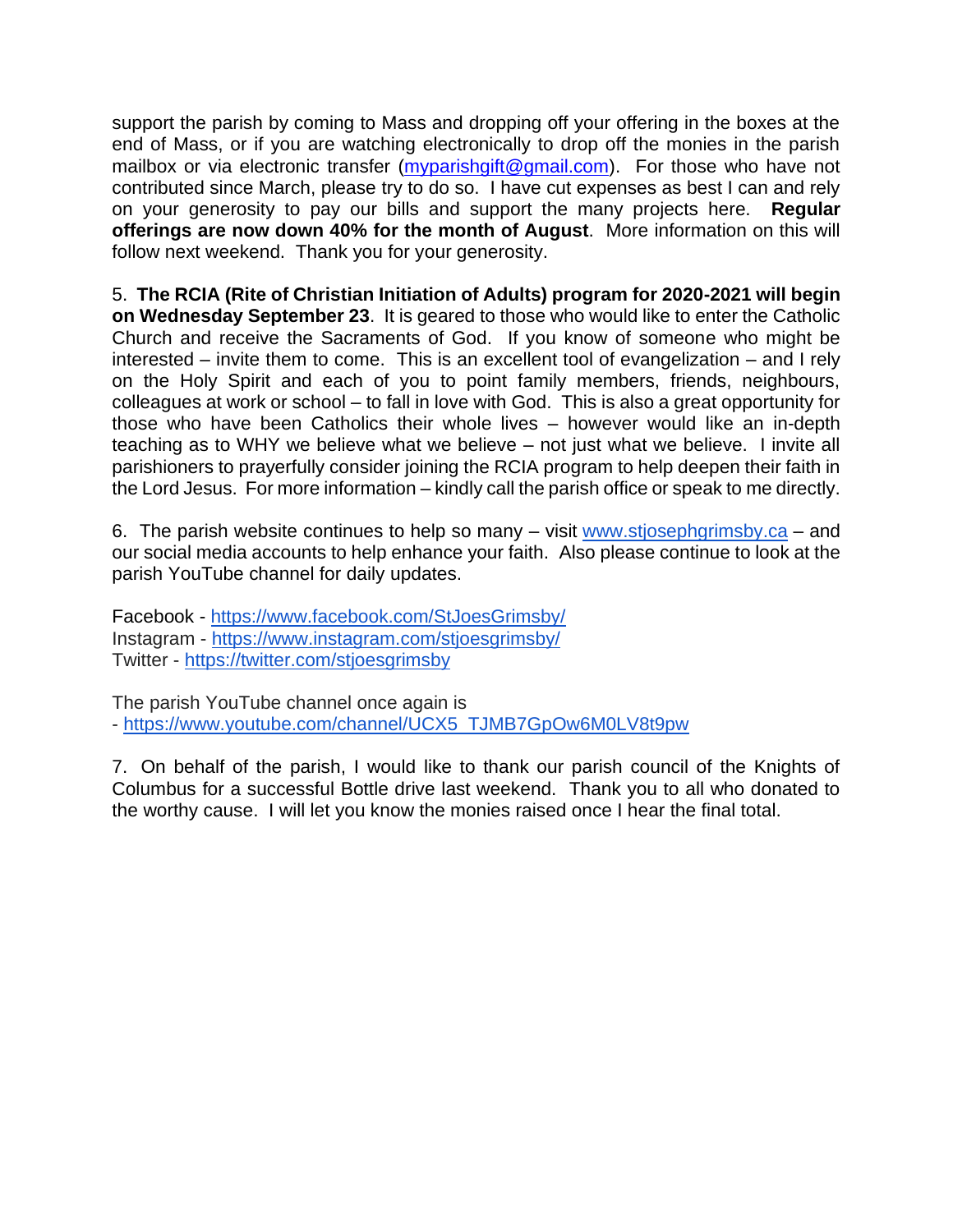8. The parish Bible Study – God Talk - continues with its next session on Tuesday night at 7:00pm. We will be studying Ezekiel Chapters 42-48. Click on the link below and join as you are encouraged to deepen your relationship with God and the study of the scriptures. If you need help setting this  $up$  – contact the parish office.

Fr-Rico Passero is inviting you to a scheduled Zoom meeting.

Topic: Fr. Rico Passero God Talk Meeting Time: This is a recurring meeting Meet anytime

Join Zoom Meeting [https://us02web.zoom.us/j/82763215683?pwd=TnFENVhveEF5VktKem1NMDVMdldzQ](https://us02web.zoom.us/j/82763215683?pwd=TnFENVhveEF5VktKem1NMDVMdldzQT09) [T09](https://us02web.zoom.us/j/82763215683?pwd=TnFENVhveEF5VktKem1NMDVMdldzQT09)

Meeting ID: 827 6321 5683 Password: GodTalk

9. Daily Masses are again public to all who wish to attend. **Masses are celebrated daily at 9:00am Monday to Saturday**. They will also continue to be streamed online. Please note that everyone will be sitting in the **one assigned section** of the church – everyone is to remain socially distant, must wear a mask and sanitize their hands. Come begin the day off by thanking God as we gather around His sacred altar!

10. Friendly reminder, **confessions** continue to be heard on Saturday afternoons in the Marian Grotto from **3:00 to 4:00pm**.

11. Baptisms continue to be celebrated. If you wish to have your son or daughter baptized, please contact the parish office.

12. I continue to invite you all to utilize the FORMED.org platform. Again, free to all parishioners, there are NUMEROUS resources for you to check out as an individual and as a family. Free to all parishioners. I have again included the instructions to enroll here:

To log onto FORMED (again FREE to all parishioners)

- Visit [www.formed.org](http://www.formed.org/)
- Click Sign up
- $Click I belong to a parish or organization$

Type St Joseph Grimsby – in the "find your parish or organization" box and click on our parish name once it populates

- **Click Next**
- Add your name and email address then click sign up
- · Enjoy FORMED

13. Please find the Daily Mass Intentions for the upcoming week attached to this email. Note – if you wish to have a Mass celebrated for a loved one – please contact the